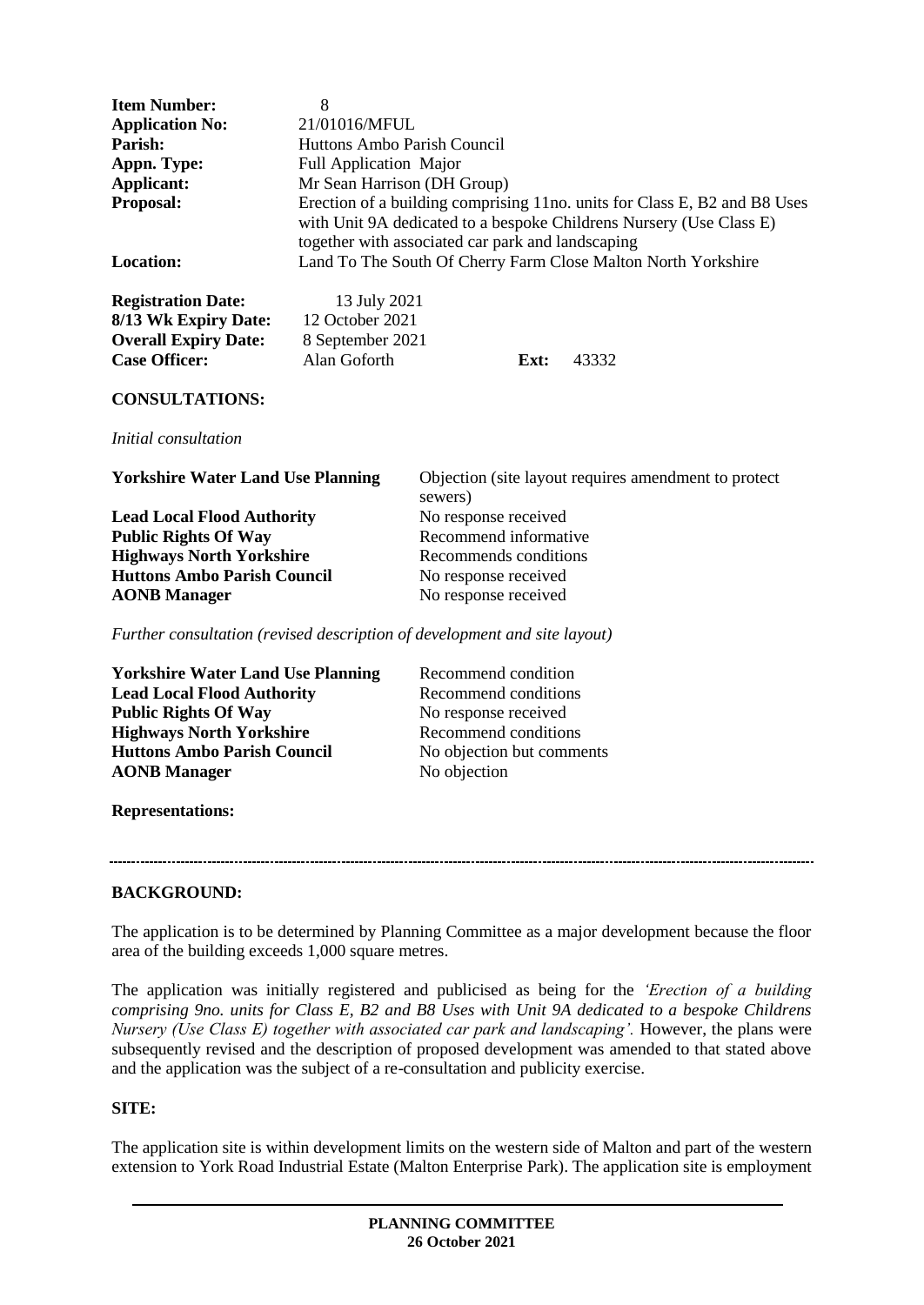land committed or under construction since 2012 (Policy SD12 of the LPSD) Access is gained from the north via York Road and Cherry Farm Close. The application site amounts to approximately 4,500m<sup>2</sup> and relates to plots 9  $\&$  11. There is open countryside in agricultural use to the south, the sewage treatment works to the east and existing employment land (industrial estate) to the north and west (plots 7 and 8, 10 & 12 respectively).

Public Footpath no. 25.51/3/1 takes a south-westerly course through the industrial estate and crosses the western corner of the application site. The site is located within Flood Zone 1, being the lowest flood risk classification. A water mains crosses the industrial estate and the north west corner of the application site. The boundary of the Howardian Hills AONB is approximately 400 metres to the north west of the site.

# **HISTORY:**

20/00350/MFUL - Erection of a purpose built production facility with offices, ancillary accommodation and facilities for B1, B2 and B8 Uses with associated car park and landscaping. APPROVED 01.10.2020.

10/00150/MOUT- Mixed use development of Business (B1), General Industrial (B2), Storage and Distribution (B8) - site area 6.8ha. APPROVED 22.12.2010. Work has commenced and a number of industrial units have been developed.

# **PROPOSAL:**

Planning permission is sought for the erection of a building comprising 11no. units for Class E, B2 and B8 Uses with Unit 9A dedicated to a bespoke Childrens Nursery (Use Class E) together with associated car park and landscaping.

# **POLICIES:**

Under Section 38(6) of the Planning and Compulsory Purchase Act 2004 planning authorities are required to determine each planning application in accordance with the planning policies that comprise the Development Plan unless material considerations indicate otherwise. The Development Plan for the determination of this particular application comprises the following:

• The Ryedale Plan- Local Plan Strategy (2013)

The Ryedale Plan - Local Plan Strategy (2013)

Local Plan Strategy -Policy SP1 General Location of Development and Settlement Hierarchy Local Plan Strategy - Policy SP6 Delivery and Distributing of Employment Land and Premises Local Plan Strategy - Policy SP13 Landscapes Local Plan Strategy - Policy SP16 Design Local Plan Strategy - Policy SP17 Managing Air Quality, Land and Water Resources Local Plan Strategy - Policy SP19 Presumption in Favour of Sustainable Development Local Plan Strategy - Policy SP20 Generic Development Management Issues

Local Plan Sites Document (LPSD)

Policy SD 12- New Employment Land Provision

Employment Land – Commitments: York Road Industrial Estate, Malton 6.8ha B1, B2, B8 uses

Material Considerations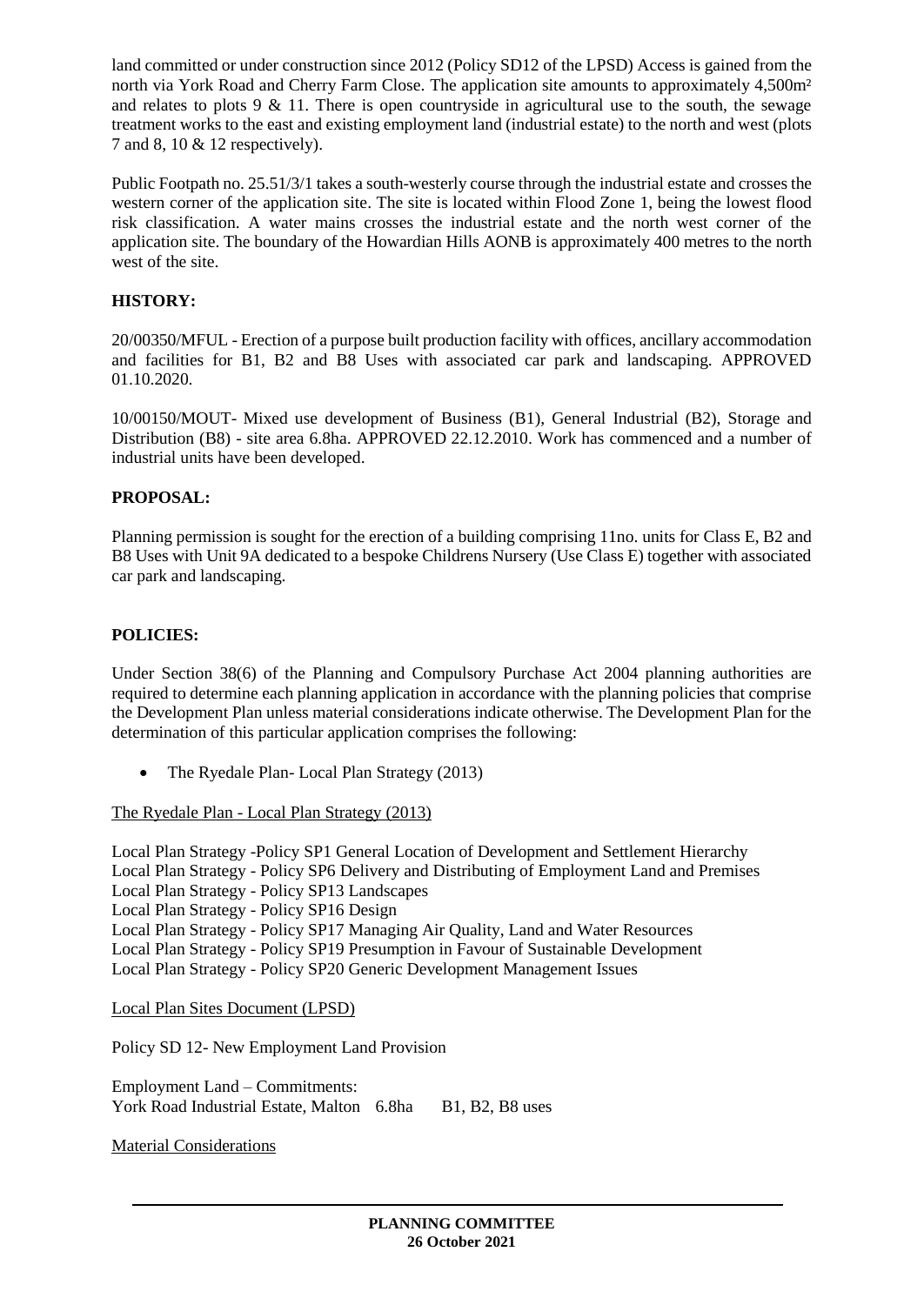National Planning Policy Framework (NPPF) National Planning Practice Guidance (PPG)

# **APPRAISAL:**

#### Principle of the development

The National Planning Policy Framework (NPPF), at paragraph 81, advises that planning policies and decisions should help create the conditions in which businesses can invest, expand and adapt. It states that *"Significant weight should be placed on the need to support economic growth and productivity, taking into account both local business needs and wider opportunities for development".*

The site is within the town development limits and Policy SP1 (General Location of Development and Settlement Hierarchy) supports new development within Malton, as one of the principle towns it is the primary focus for growth.

Policy SP6 (Delivery and Distribution of Employment/Industrial Land and Premises) relates to employment/industrial land and the site falls within the York Road Industrial Estate which is allocated for that purpose. Policy SP6 supports expansion land and new buildings for major employers/established businesses in this location.

The site benefits from outline planning permission ref. 10/00150/MOUT for mixed use development of Business (B1), General Industrial (B2), Storage and Distribution (B8) granted in December 2010. Work has progressed with the estate road, site infrastructure, landscaping and the build out of plots within the extended estate. In addition there is extant permission relating to the application site for a purpose built facility for B1, B2 & B8 uses (see planning history). Since 1 September 2020 B1 use falls within new Use Class E (Commercial, Business and Service). Day nurseries were previously Use Class D1 but also now fall under Use Class E.

In principle the proposal would enhance economic activity and create employment that would comply with the aims of Policy SP6 of the Local Plan Strategy. The proposed development is considered to be in accordance with the aforementioned national and local policies in relation to economic growth and productivity and is considered to be acceptable in principle.

#### Design, character and form

The proposed building will provide small 'back to back' units (11 in total) ranging from 1,250 square foot to 2,500 square foot in size. There would be access and parking on both sides of the building to serve units 9A-9F and 11A-11E. The proposed building would have a maximum length of 59 metres and maximum span of 39 metres. The building would have a shallow pitched roof with a ridge height of 7.6m and eaves heights of 6.4m- 7m. Unit 9A is two storey and centred on the front (west) elevation of the building. It would comprise a childrens nursery with dedicated parking areas and a secure external space.

Externally the building would be completed with composite cladding, with RAL 9007 (aluminium grey) to the walls and the roof being completed with RAL 180 40 05 (merlin grey). There would be a series of roller shutter doors and single personnel doors in both long sides of the building. Unit 9A (nursery) on the front (west) of the building would incorporate timber cladding and larger glazed openings at ground and first floor level and a wraparound entrance canopy on two sides of the building.

The proportions, materials and openings of the proposed building would reflect those of the existing adjacent buildings within the Enterprise Park albeit there would be added visual interest to the frontage unit containing the nursery. The AONB Manager has no objection to the plans. Overall the proposed design will assimilate with the existing developments in the wider site in compliance with Policies SP16 and SP20.

#### Impact on amenity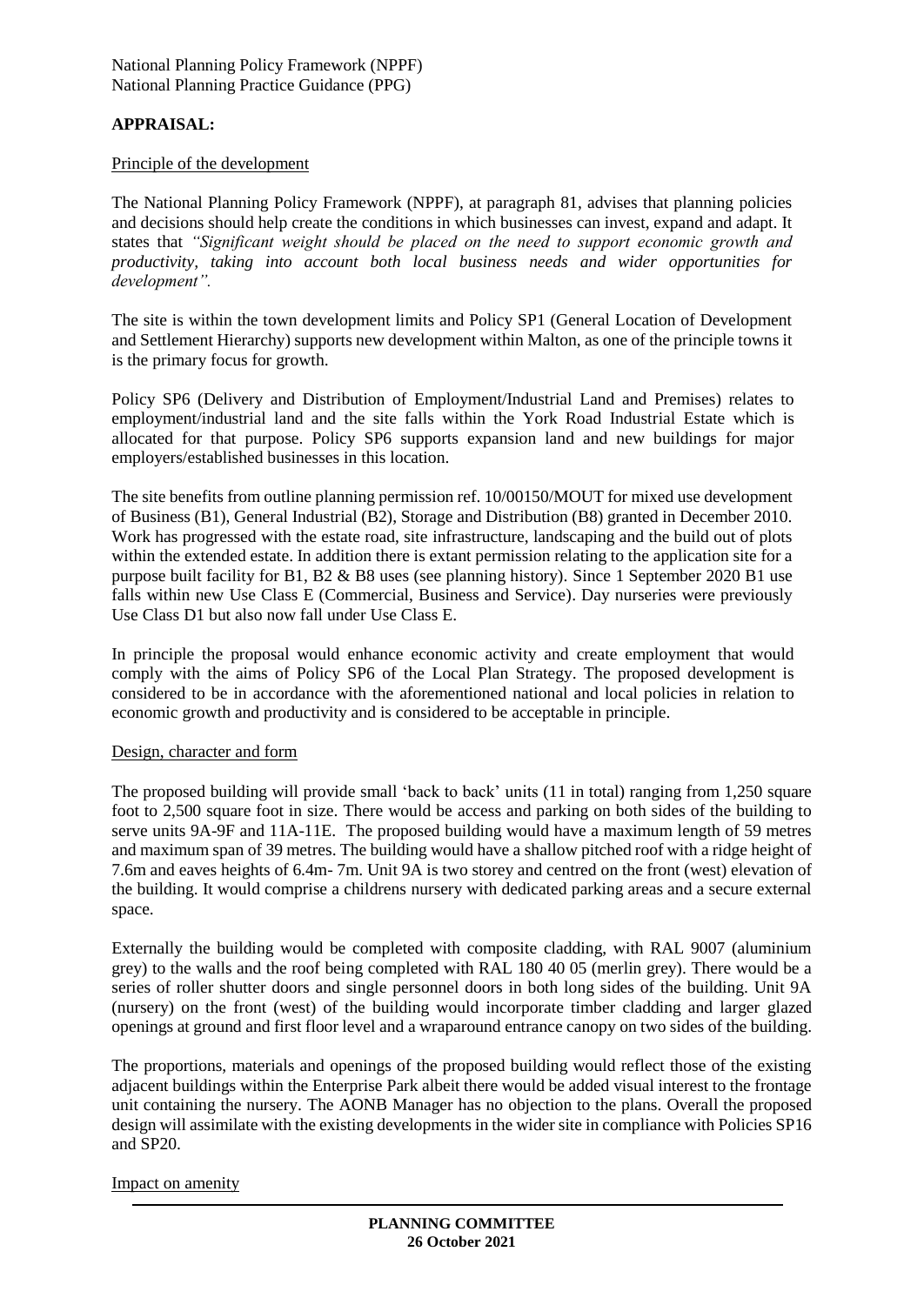As required by Policy SP20 (Generic Development Management Issues) the development should respect the character of the area without having a material adverse impact on the amenity of present or future occupants, the users or occupants of neighbouring land and buildings or the wider community.

The Parish Council have no objections but commented that there is no dedicated 'safe' outside space associated with the childrens nursery. The applicant has confirmed that there will be dedicated secure outdoor play space within the curtilage adjacent the nursery and this will be provided in line with the statutory regulations for nursery provision. In addition a condition shall secure the approval and implementation of appropriate boundary treatments and soft landscaping.

There are no proximal residential properties that would be impacted by the proposed development. It is considered that the proposed building is compatible with the existing land use and it is not anticipated that the proposed development would give rise to any unacceptable visual intrusion or any pollution or disturbance and as a result there would not be an adverse impact upon residential amenity in compliance with Policy SP20.

# Highways

Paragraph 111 of the NPPF states that *"Development should only be prevented or refused on highways grounds if there would be an unacceptable impact on highway safety, or the residual cumulative impacts on the road network would be severe".*

Policy SP20 (Generic Development Management Issues) advises that *"Access to and movement within the site by vehicles, cycles and pedestrians would not have a detrimental impact on road safety, traffic movement or the safety of pedestrians and cyclists. Information will be required in terms of the positioning and treatment of accesses and circulation routes, including how these relate to surrounding footpaths and roads".*

The building would be accessed via the internal estate road off York Road to the north. The highways officer has confirmed that the estate road meets the current LHA standards and is considered appropriate to serve the type and volume of traffic likely to be generated by the proposals. The level of car parking proposed meets the minimum requirements. The nursery would have a dedicated area of parking adjacent to the entrance for drop off and collection. In addition there would be a double bank of parking spaces on the northern boundary which would be available for staff.

The existing public footpath would not be obstructed by the development and the standard informative shall be imposed. There are no objections from the highways officer subject to conditions in relation to access, parking and turning areas and a construction management plan. It is not anticipated that the proposed development would result in an unacceptable increase in traffic levels or any adverse impacts on the local highway network and the design encourages the use of sustainable transport in compliance with Policy SP20.

# Drainage

The site operates a sustainable urban drainage design to discharge excess surface water run off through a site wide masterplan approved under the outline consent. All surface water drainage run off will discharge into a holding pond which will then be discharged at a controlled rate into a watercourse.

The revised site layout plan takes account of the drainage easements required by Yorkshire Water. Yorkshire Water have confirmed no objections and recommend the standard drainage condition. The LLFA has confirmed that the application demonstrates a reasonable approach to the management of surface water and request standard conditions to secure the detailed design of the drainage arrangements including maintenance, pollution prevention and exceedance flow routes.

It is considered that the proposal would be served by suitable surface water drainage arrangements in compliance with Policy SP17.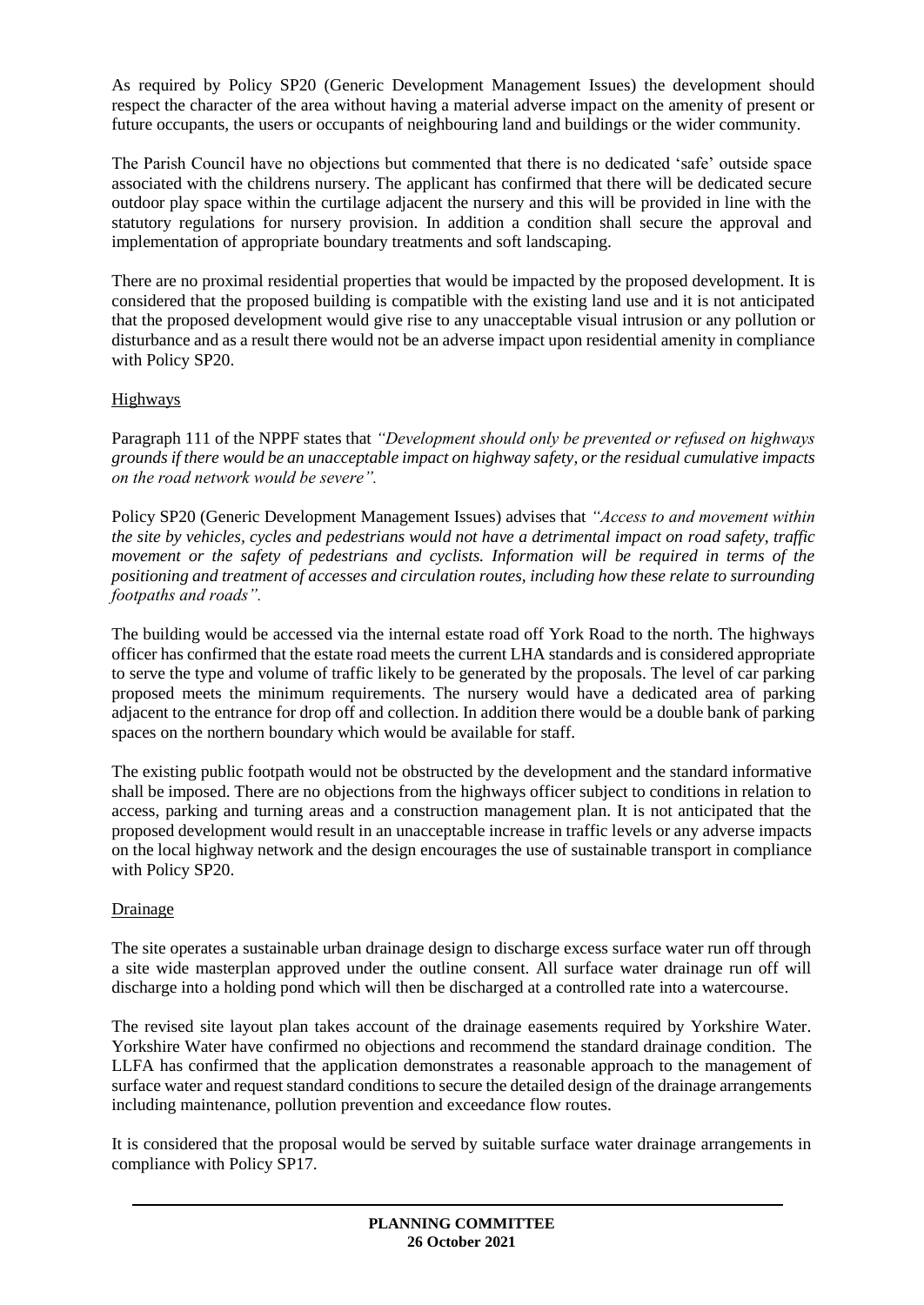## Conclusion

The proposed development of this site within an area allocated as employment land within the town development limits aligns with the principle aims of policies SP1 and SP6 of the Local Plan Strategy and the NPPF in relation to growth, productivity and employment. The proposed development can be accommodated without resulting in material harm to the setting of the AONB, visual or residential amenity or highways safety and complies with Policies SP1, SP6, SP13, SP16, SP17, SP19 and SP20 of the adopted Ryedale Plan - Local Plan Strategy and the National Planning Policy Framework.

In light of the above the recommendation to Members is one of conditional approval.

### **RECOMMENDATION: Approval**

1 The development hereby permitted shall be begun on or before .

Reason:- To ensure compliance with Section 51 of the Planning and Compulsory Purchase Act 2004

2 The development hereby permitted shall be carried out in accordance with the following approved plans:

Plot 9 Proposed Site Location Plan ref. 950 Rev B, dated 07.09.21 Plot 9 Proposed Site Plan ref. 951 Rev A, dated 07.09.21 Plot 9 Proposed Ground Floor GA Plan ref. 955 Rev B, dated 13.10.21 Plot 9 Proposed First Floor GA Plan ref. 956 Rev B, dated 07.09.21 Plot 9 Proposed Elevations ref. 958 Rev C, dated 13.10.21

Reason: For the avoidance of doubt and in the interests of proper planning.

3 Development shall not commence until a scheme detailing foul and surface water drainage has been submitted to and approved in writing by the Local Planning Authority. The scheme to be submitted shall demonstrate that the surface water drainage system(s) are designed in accordance with the standards detailed in North Yorkshire County Council SuDS Design Guidance (or any subsequent update or replacement for that document). The scheme shall detail phasing of the development and phasing of drainage provision, where appropriate. Principles of sustainable urban drainage shall be employed wherever possible. The works shall be implemented in accordance with the approved phasing. No part or phase of the development shall be brought into use until the drainage works approved for that part or phase has been completed. Note that further restrictions on surface water management may be imposed by Yorkshire Water and the Local Planning Authority.

Reason: To ensure the provision of adequate and sustainable means of drainage in the interests of amenity and flood risk in compliance with Policy SP17.

4 No development shall take place until a suitable maintenance of the proposed SuDS drainage scheme arrangement has been demonstrated to the Local Planning Authority. Details with regard to the maintenance and management of the approved scheme to include; drawings showing any surface water assets to be vested with the statutory undertaker/highway authority and subsequently maintained at their expense, and/or any other arrangements to secure the operation of the approved drainage scheme/sustainable urban drainage systems throughout the lifetime of the development.

Reason: To prevent the increased risk of flooding and to ensure the future maintenance of the sustainable drainage system in compliance with Policy SP17.

5 The development shall not commence until a scheme, detailing the treatment of all surface water flows from parking areas and hardstanding through the use of road side gullies, oil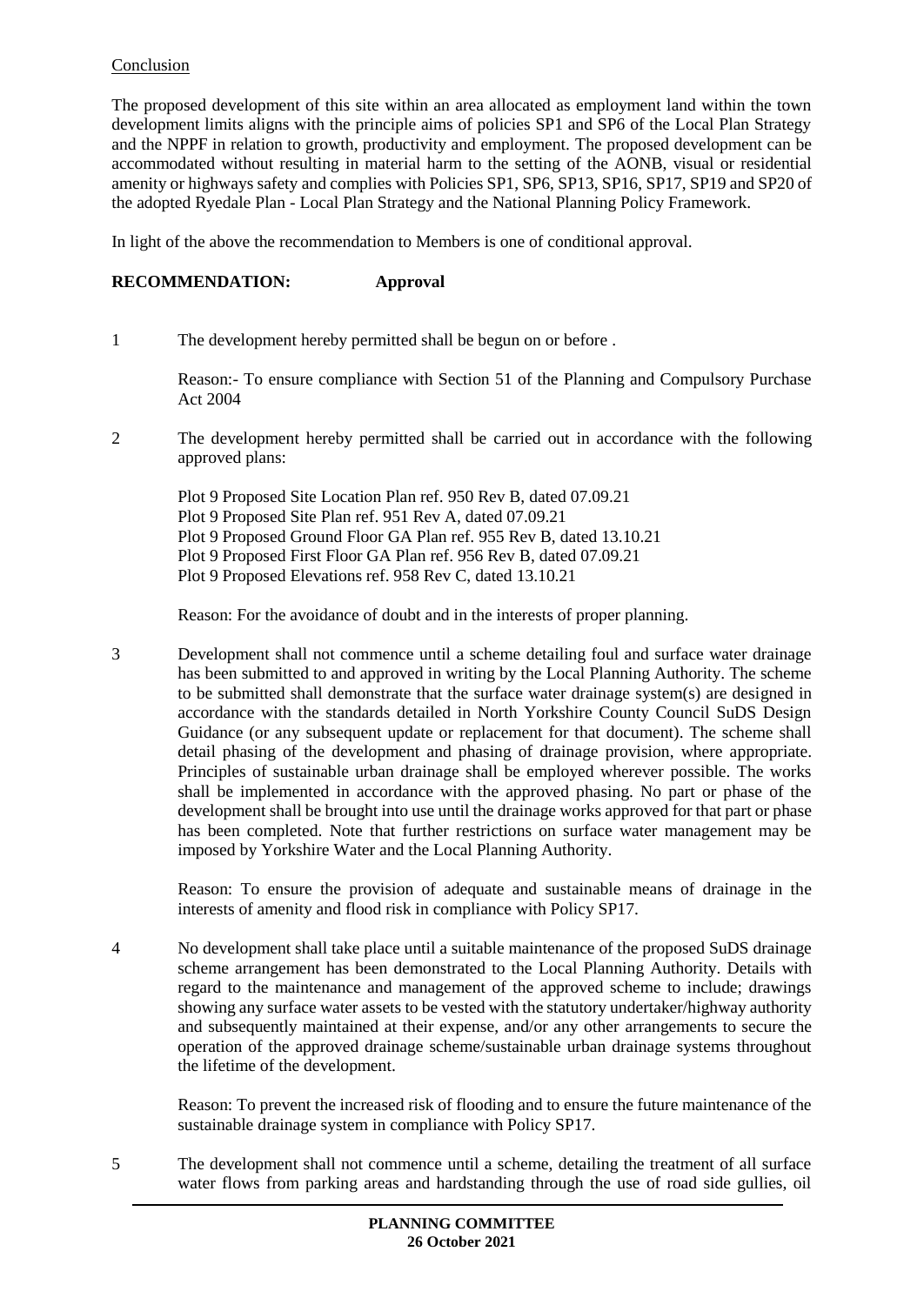interceptors, reedbeds or alternative treatment systems, has been submitted to and approved in writing by the Local Planning Authority. Use of the parking areas/hardstanding shall not commence until the works comprising the approved treatment scheme have been completed. Roof water shall not pass through the treatment scheme. Treatment shall take place prior to discharge from the treatment scheme. The treatment scheme shall be retained, maintained to ensure efficient working and used throughout the lifetime of the development.

Reason: To prevent pollution of the water environment from the development site in compliance with Policy SP17.

6 No development shall take place until an appropriate Exceedance Flow Plan for the site has been submitted to and approved in writing by the Local Planning Authority. Site design must be such that when SuDS features fail or are exceeded, exceedance flows do not cause flooding of properties on or off site. This is achieved by designing suitable ground exceedance or flood pathways. Runoff must be completely contained within the drainage system (including areas designed to hold or convey water) for all events up to a 1 in 30 year event. The design of the site must ensure that flows resulting from rainfall in excess of a 1 in 100 year rainfall event are managed in exceedance routes that avoid risk to people and property both on and off site.

Reason: to prevent flooding to properties during extreme flood events and to mitigate against the risk of flooding on and off the site in compliance with Policy SP17.

7 No piped discharge of surface water from the application site shall take place until works to provide a satisfactory outfall, other than the existing local public sewerage, for surface water have been completed in accordance with details submitted to and approved by the Local Planning Authority.

Reason: To ensure that the site is properly drained and in order to prevent overloading, surface water is not discharged to the public sewer network in compliance with Policy SP17.

8 Unless otherwise approved in writing all external constructional materials and colour finishes to be used for the building shall be in accordance with those identified in the application as shown on the approved elevation drawing.

Reason: In the interests of amenity and to comply with Policies SP16 and SP20.

9 No part of the development must be brought into use until the access, parking, manoeuvring and turning areas for all users at PLOT 9 MALTON ENTERPRISE PARK have been constructed in accordance with the details approved in writing by the Local Planning Authority. Once created these areas must be maintained clear of any obstruction and retained for their intended purpose at all times.

Reason: To provide for appropriate on-site vehicle facilities in the interests of highway safety and the general amenity of the development in compliance with Policy SP20.

10 Unless otherwise agreed in writing with the Local Planning Authority the development hereby approved shall be undertaken in accordance with the Construction Method Statement (Plots 9/11), dated 09.09.2021.

Reason: In the interest of public safety and amenity in compliance with Policy SP20.

11 The nursery in Unit 9A shall not be brought into use until appropriate boundary treatments and hard and soft landscaping have been implemented in accordance with details first approved in writing by the Local Planning Authority.

Reason: In the interest of public safety and amenity in compliance with Policy SP20.

12 Prior to the installation of any external lighting at the site, including lighting for site security